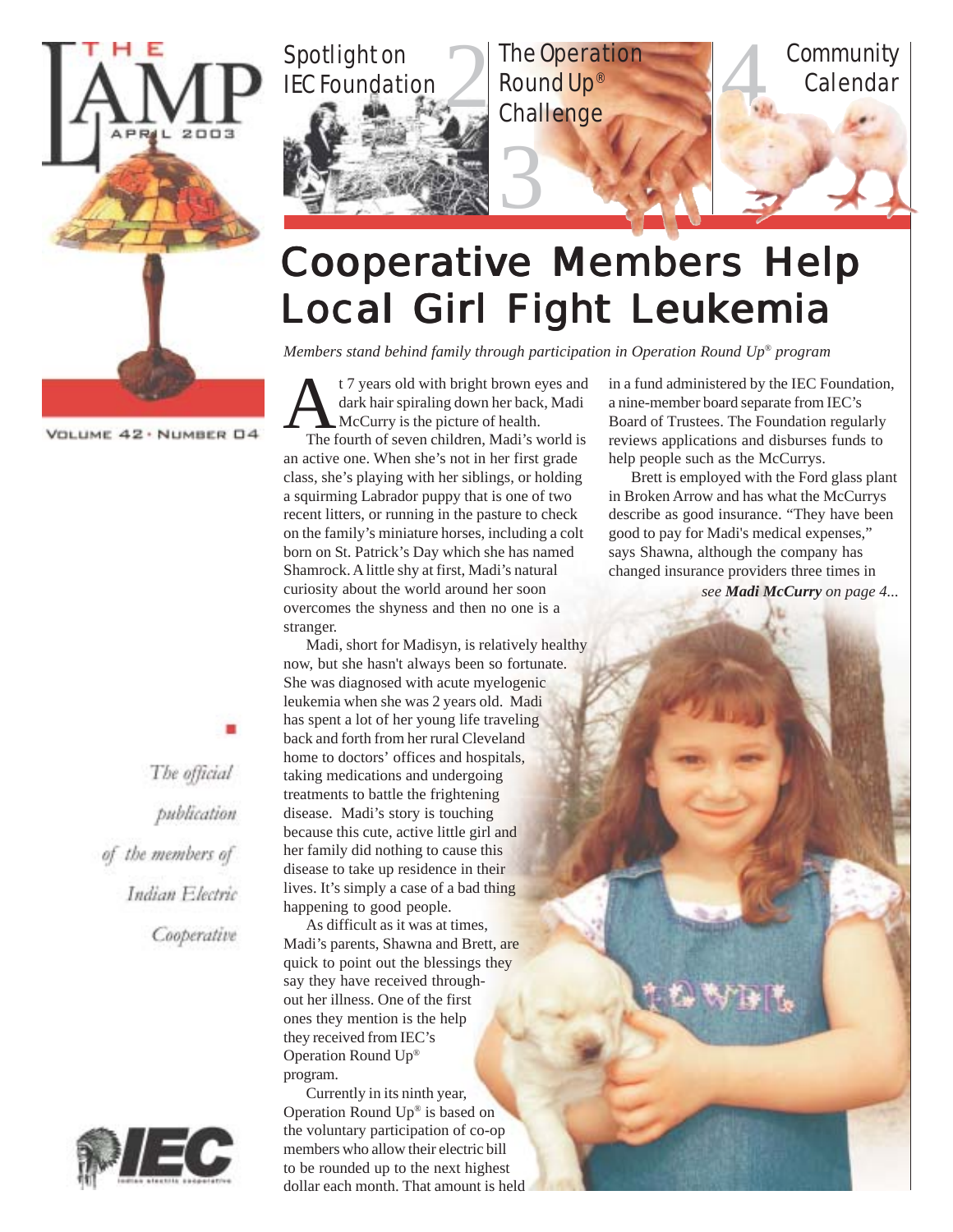# Spotlight on the IEC Foundation

#### *IEC members appointed to oversee Operation Round Up® share their thoughts on the program*

peration Round Up® is beneficial to more than just the people or organizations needing **C** peration Round Up® is beneficial to more than just the people<br>or organizations needing<br>financial assistance. Members of the IEC Foundation who review the applications and disburse the funds, are touched by the people they meet through the program and feel they benefit from being able to help a neighbor.

"Operation Round Up® is a wonderful program," says Janice Burgess, Terlton, who has been on the board since the program's beginning. "I have a lot of people tell me we've helped them when they had no other avenue available to them. I like being a part of that; I haven't grown tired of it.

"Being on the board has made me more informed about the needs of our communities," she adds. "There are so many people in the same boat, needing help. People will stop me and say 'I appreciate you so much' and I'm so thrilled I can help them."

Jackie Larkin, another original Foundation member, from Oilton agrees it's a wonderful program.

"We've been able to do a lot of good," she says. "I especially like it when we're able to help children or families with children. It's sometimes hard on your heart to hear about these situations, but I enjoy being able to help."

Marlene Braught of rural Sand Springs says she's impressed with how the program has been able to help so many people.

"For the amount of money we have to work with, it's amazing how many people we can help," she says, adding it's harder than she thought it would be to sit on the Foundation board and learn of the needs in the area.

"I'm glad we can help senior citizens who don't have any family nearby and who fall 'between the cracks.' We've been able to help them buy glasses and false teeth; things we don't really think about needing, but that are very important to someone who doesn't have them."

"I agree with Marlene that I'm amazed at the number of lives this program has been able to impact," says Anna Harris of Sand Springs. "We have helped fire departments, youth organizations like FFA, and so many, many children who were in need. Operation Round  $Up^{\circledast}$  is quite a bargain for less than \$12 a year."

Virgil Cravens of Fairfax says being able to do good for people who find themselves in bad situations is rewarding to him. "I'm proud we've been able to help people get life's basics, like groceries, pay rent or house payments. I've learned the needs are there and I enjoy being able to help."

Not being the stereotyped big assistance agency is impressive to J.W. Casper of

**INDIAN ELECTRIC COOPERATIVE, INC.**

Pawnee. "We review the applications, make the decisions and use the money as we feel best helps someone," he says. "We aren't restricted like some big agencies are."

"This is a satisfying, fulfilling way to serve people," says IEC Foundation president Gene Perry of Westport. "This organization meets the needs of both individuals, families and organizations when many of them don't have anyone else to turn to. I am proud to be a part of it."

"It's very rewarding to know we have such a caring program available," Jack Ditto of Cleveland says. "It's personally rewarding for me because I can see the genuine gratitude of the people we've been able to help."

Jan Moore, of Mannford and the Foundation's newest member, is impressed with the number of people helped by Operation Round Up®. "At my first meeting, I was blown away by the number of applications we receive and the number of people we help. I realize it's impossible to help everyone, but we do try to help as many as we can and I feel good about that. Because any one of us could find ourselves in these situations."

| <b>Office Hours</b>                     |  |
|-----------------------------------------|--|
| 7:30 a.m. – 4:00 p.m. (Monday - Friday) |  |
| (918) 358-2514                          |  |
| www.iecok.com                           |  |
|                                         |  |

**To Report an Outage** (918) 358-2514 or 1-800-482-2750

**24-hour Service Center** (918) 295-9520

**Board of Trustees** Dr. Greg Fielding, President District 8 Loris Peckenpaugh, Vice-President District 6 Wanda Foster, Sec.-Treas. District 5 Robert Burk District 1 Mike Spradling District 2 **J.W. Perry District 3** Leon Day District 4 Bill Boone District 7 Gary Moore **District 8** Rock Reese District 9 Berry Keeler **District 9** 

Editor: Jonathan Smith • Contributing Writer: Kay Rabbitt-Brower

*The Lamp* (USPS 942-940) is published monthly by Indian Electric Cooperative, Inc., P.O. Box 49, Highway 64 Southeast, Cleveland, Oklahoma 74020 for the interest of its membership. Subscription price was \$0.17 per month in 2002. Periodical postage paid at Cleveland, Oklahoma and additional mailing offices.

- Postmaster: Send address changes to The Lamp, P.O. Box 49, Cleveland, OK 74020.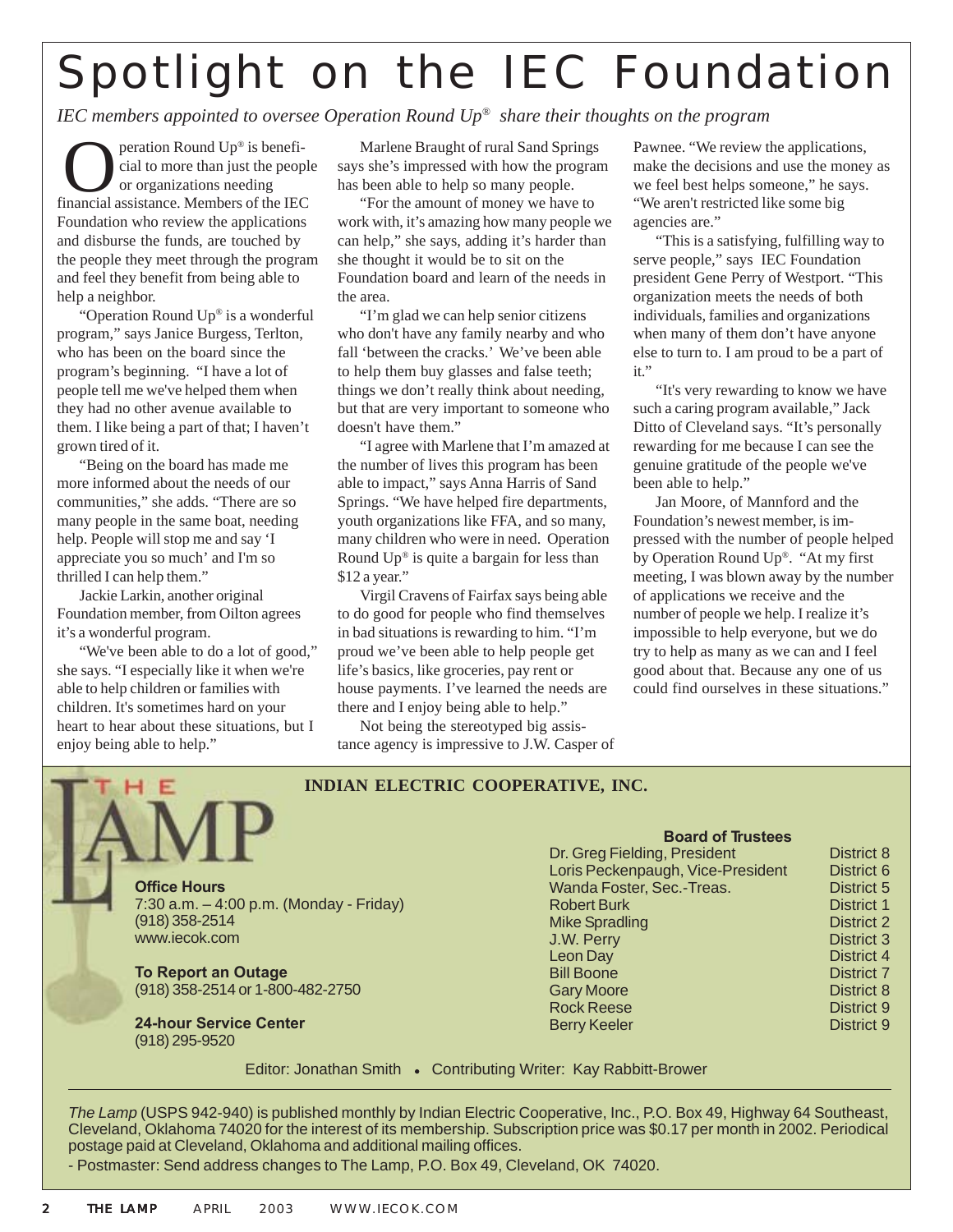# IEC Foundation Board Members



**Jan Moore** *Treasurer* District 1



**Marlene B** District 2



**Rev. Gene Perry** *President* District 3



**Janice Burgess** District 4



**Jackie Larkin** *Vice President* District 5



**J.W. Casper** District 6



**Anna Harris** *Secretary* District 7



**Jack Ditto** District 8

### **The Operation Round Up® Challenge**

IEC members participating in Operation Round Up® donated more than \$55,400 to worthy causes during 2002. Nearly \$20,000 has gone to 13 charitable organizations and 22 families since January 1 of this year. You can be a part of this exciting community effort by signing up for Operation Round Up® on your IEC account.

Since the Round Up® program simply rounds your bill up to the next highest dollar amount, your participation will never cost more than 99 cents per month for a maximum contribution of \$11.88 per year. No part of the funds raised go to Indian Electric and donations are never used to pay utility bills of any kind.

Sixty percent of IEC members currently support Operation Round Up® efforts. An increase in participation of just 10 percent could raise as much as \$14,850 over the next year for schools, fire departments, charitable causes and families in need. We challenge you to exam your bill this month. If Operation Round Up® does not appear in the detail area of your statement, give us a call at (918) 358-2514 or 1-800-482-2750 and sign up to take part in this valuable community-building effort. For more information, or to register for Operation Round Up® online, visit our web site at www.iecok.com/roundup.



**Virgil Cravens** District 9